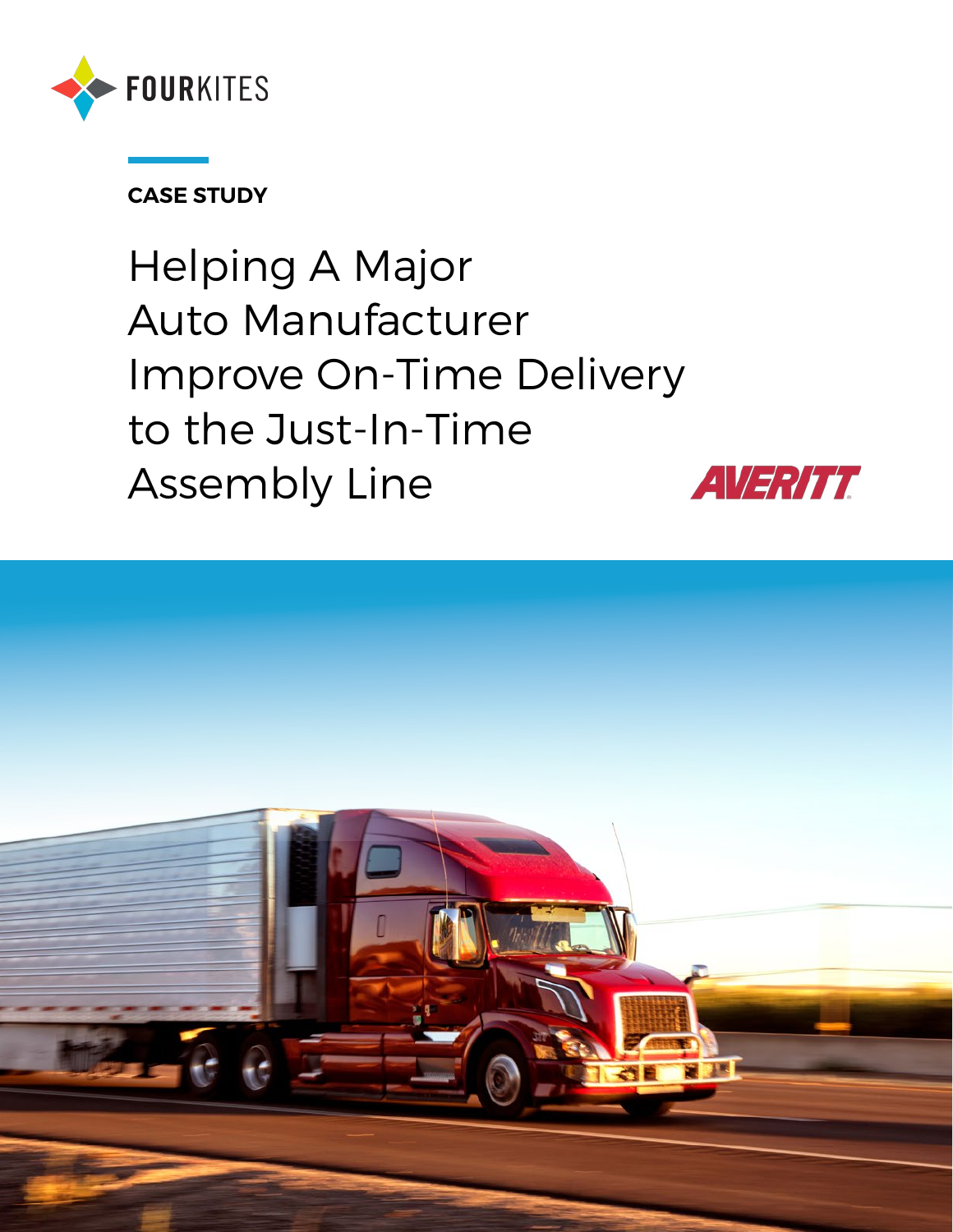

# The Challenge

Averitt Express is a leading provider of freight transportation and supply chain management, with international reach to more than 100 countries. The company is values-driven, with express commitments to continuous improvement and exceeding customer expectations. When a leading car manufacturer and long-standing customer approached Averitt to handle precise, on-time delivery of an automotive component to a specific point in the manufacturer's just-in-time assembly line, Averitt was determined to deliver.

Averitt partnered with FourKites to improve the required visibility. Averitt drivers make multiple back-and-forth runs each day between a components manufacturer's facility and the assembly line. FourKites was the only visibility solution able to recognize each of those runs as a separate load.

In addition, because the component Averitt delivers need to go directly to a specific location in the assembly line – not just to a central loading dock – precise, customizable, high-accuracy geofencing capabilities were essential for a visibility solution. Inaccurate or latent tracking data could have a significant downstream impact on Averitt's success in fulfilling its customer commitment and cause a disruption in the customer's supply chain.

# **FourKites** Solution

FourKites' product team quickly gained an understanding of Averitt's needs and proved that the platform delivered superior functionality compared to other visibility providers. FourKites then used its proven, repeatable integration process and dedicated onboarding team to seamlessly bring Averitt's loads onto the FourKites platform. To ensure that Averitt's teams could operate the platform autonomously, FourKites trained Averitt personnel.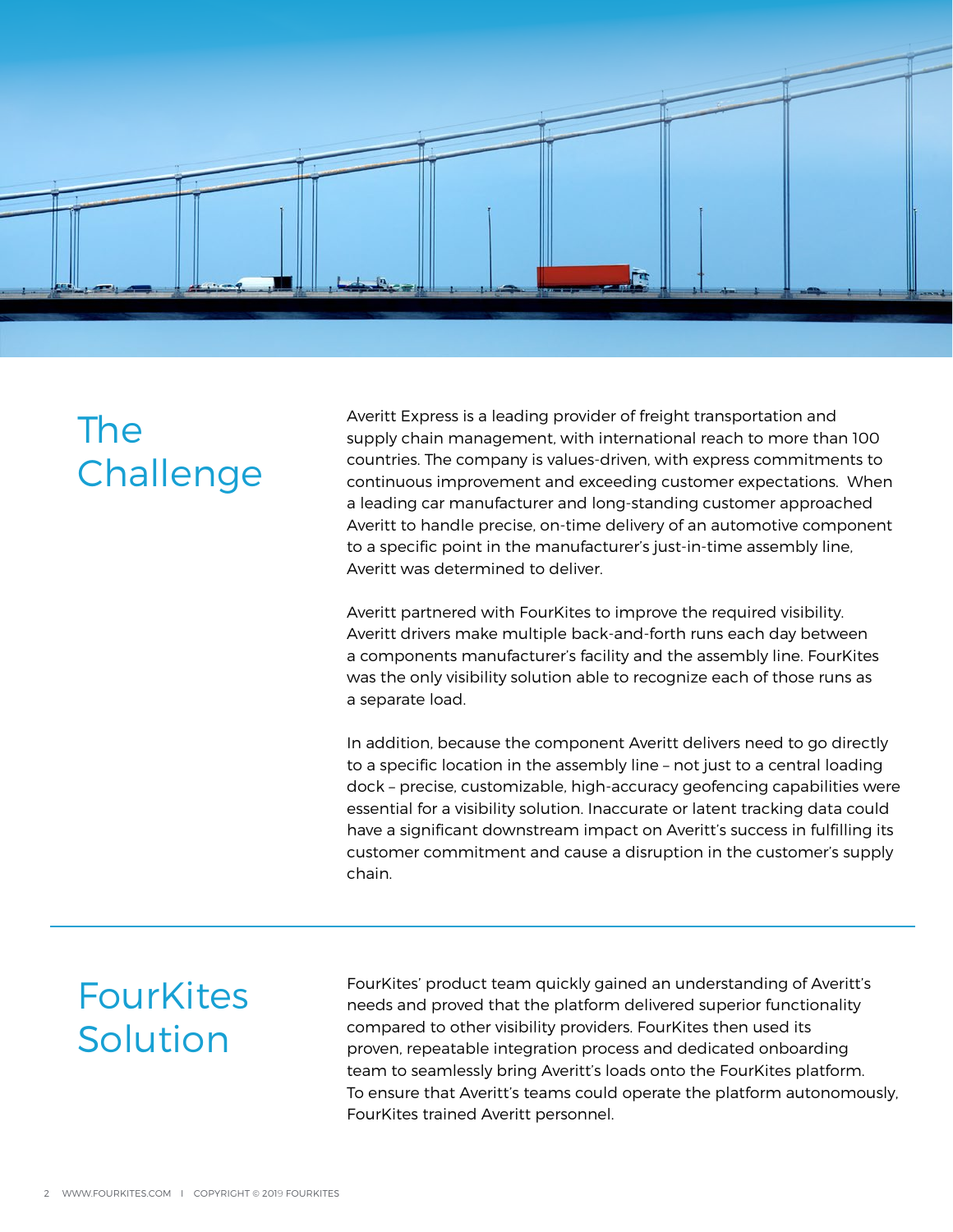

# The **Benefits**

### "

FourKites came in and was able to custom configure the solution for our unique load numbers configure the solutio<br>our unique load num<br>and shipments.

*Nick Fields, Averitt's Director of Analysis and Administration.* 

FourKites' advanced geofencing capabilities gave Averitt and its customer the ability to track loads to individual docks, **with real-time data powering alerts that are sent out every 15 minutes.**



Averitt found that FourKites was the best visibility platform provider able to meet its customer's exact requirements. "FourKites came in and was able to custom configure the solution for our unique load numbers and shipments," said Nick Fields, Averitt's Director of Analysis and Administration.

In addition, FourKites' advanced geofencing capabilities gave Averitt and its customer the ability to track loads to individual docks, with real-time data powering alerts that are sent out every 15 minutes. "One of our core values is continuous improvement," continued Fields, "FourKites shares that philosophy and has been the right provider to help us enhance our service to one of Averitt's most valued customers."